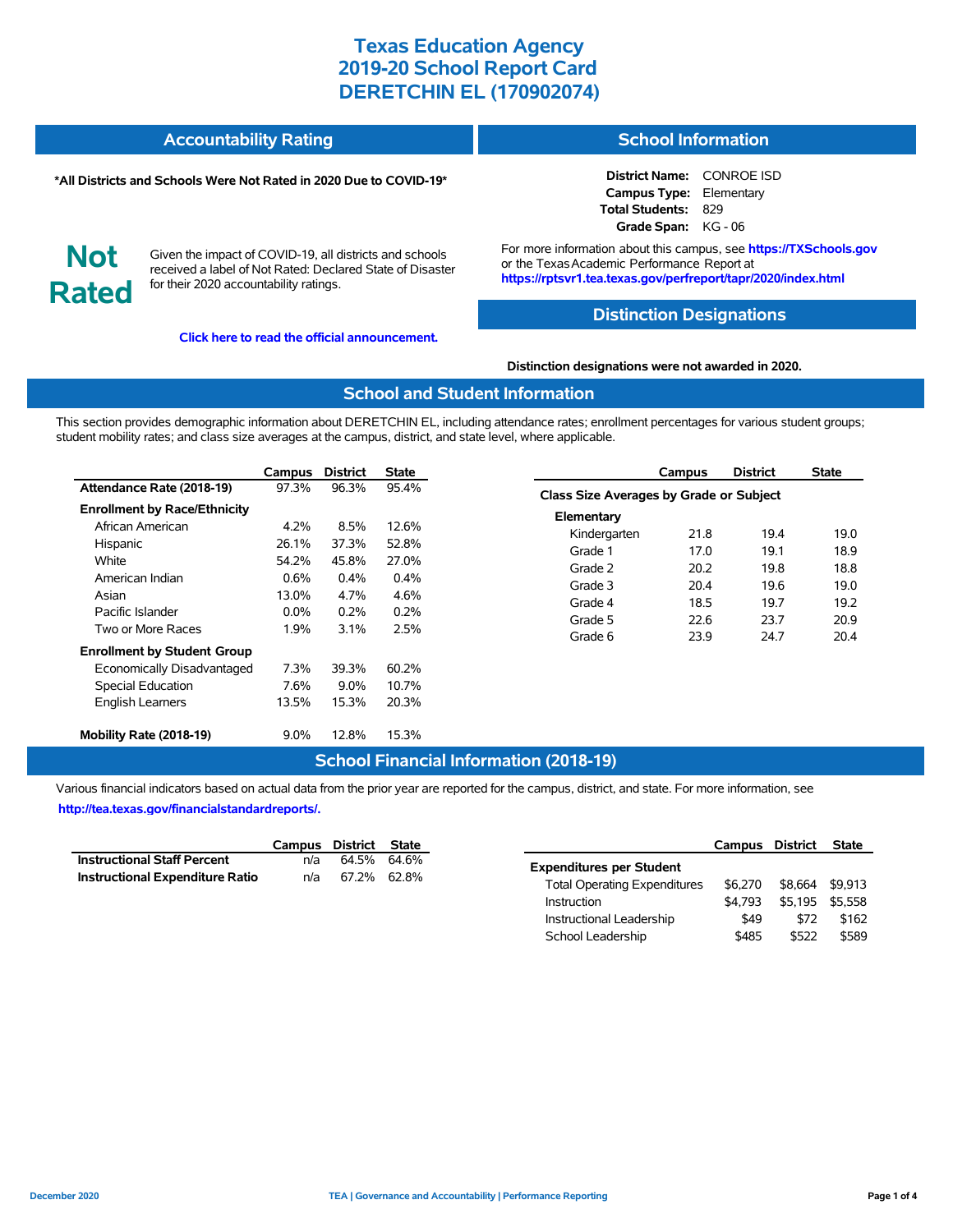#### **STAAR Outcomes**

This section provides STAAR performance and Academic Growth outcomes. Academic Growth measures whether students are maintaining performance or improving from year to year. **Please note that due to the cancellation of spring 2020 State of Texas Assessments of Academic Readiness (STAAR) due to the COVID-19 pandemic, the performance of this year's report is not updated.**

|                                                                                |              |              |          |     |                                   |          |          |                              |          |                              | Two or      |          |
|--------------------------------------------------------------------------------|--------------|--------------|----------|-----|-----------------------------------|----------|----------|------------------------------|----------|------------------------------|-------------|----------|
|                                                                                |              |              |          |     | African                           |          |          | American                     |          | <b>Pacific</b>               | <b>More</b> | Econ     |
|                                                                                |              | <b>State</b> |          |     | District Campus American Hispanic |          | White    | Indian                       | Asian    | <b>Islander</b>              | Races       | Disadv   |
| STAAR Performance Rates at Approaches Grade Level or Above (All Grades Tested) |              |              |          |     |                                   |          |          |                              |          |                              |             |          |
| All Subjects                                                                   | 2019         | 78%          | 85%      | 95% | 91%                               | 94%      | 95%      | 100%                         | 99%      | $\frac{1}{2}$                | 100%        | 91%      |
|                                                                                | 2018         | 77%          | 85%      | 96% | 95%                               | 94%      | 97%      | 100%                         | 97%      | $\qquad \qquad \blacksquare$ | 100%        | 90%      |
| ELA/Reading                                                                    | 2019         | 75%          | 83%      | 96% | 90%                               | 95%      | 96%      | $\ast$                       | 97%      | $\overline{\phantom{a}}$     | 100%        | 91%      |
|                                                                                | 2018         | 74%          | 83%      | 97% | 100%                              | 94%      | 97%      | $\ast$                       | 97%      | $\overline{\phantom{a}}$     | 100%        | 94%      |
| Mathematics                                                                    | 2019         | 82%          | 88%      | 96% | 90%                               | 97%      | 95%      | $\ast$                       | 100%     | $\qquad \qquad \blacksquare$ | 100%        | 91%      |
|                                                                                | 2018         | 81%          | 89%      | 98% | 100%                              | 96%      | 99%      | $\ast$                       | 98%      | $\frac{1}{2}$                | 100%        | 92%      |
| Writing                                                                        | 2019         | 68%          | 77%      | 92% | 83%                               | 91%      | 91%      | $\ast$                       | 100%     | $\overline{a}$               | 100%        | 82%      |
|                                                                                | 2018         | 66%          | 75%      | 89% | 60%                               | 86%      | 91%      | $\overline{a}$               | 94%      | $\overline{a}$               | $\ast$      | 57%      |
| Science                                                                        | 2019         | 81%          | 89%      | 95% | 100%                              | 85%      | 99%      | $\qquad \qquad \blacksquare$ | 100%     | $\qquad \qquad \blacksquare$ | $\ast$      | 100%     |
|                                                                                | 2018         | 80%          | 88%      | 94% | $\ast$                            | 93%      | 94%      | $\ast$                       | 94%      | $\overline{a}$               | 100%        | 91%      |
| STAAR Performance Rates at Meets Grade Level or Above (All Grades Tested)      |              |              |          |     |                                   |          |          |                              |          |                              |             |          |
| All Subjects                                                                   | 2019         | 50%          | 62%      | 79% | 66%                               | 69%      | 81%      | 91%                          | 90%      | $\overline{a}$               | 95%         | 55%      |
|                                                                                | 2018         | 48%          | 62%      | 84% | 77%                               | 77%      | 86%      | 100%                         | 91%      | $\overline{a}$               | 94%         | 67%      |
| ELA/Reading                                                                    | 2019         | 48%          | 59%      | 79% | 65%                               | 70%      | 81%      | $\ast$                       | 85%      | $\frac{1}{2}$                | 94%         | 49%      |
|                                                                                | 2018         | 46%          | 59%      | 83% | 76%                               | 79%      | 82%      | $\ast$                       | 92%      | L,                           | 92%         | 70%      |
| Mathematics                                                                    | 2019         | 52%          | 65%      | 82% | 70%                               | 73%      | 84%      | $\ast$                       | 94%      | L,                           | 100%        | 67%      |
|                                                                                | 2018         | 50%          | 64%      | 89% | 88%                               | 80%      | 92%      | $\ast$                       | 91%      | $\overline{\phantom{a}}$     | 96%         | 73%      |
| Writing                                                                        | 2019         | 38%          | 48%      | 64% | 17%                               | 49%      | 68%      | $\ast$                       | 79%      | $\frac{1}{2}$                | 86%         | 27%      |
|                                                                                | 2018         | 41%          | 51%      | 73% | 60%                               | 57%      | 74%      | $\overline{\phantom{a}}$     | 94%      | $\overline{a}$               | $\ast$      | 43%      |
| Science                                                                        | 2019         | 54%          | 69%      | 86% | 100%                              | 71%      | 88%      | $\overline{a}$               | 100%     | $\overline{a}$               | $\ast$      | 67%      |
|                                                                                | 2018         | 51%          | 66%      | 81% | $\ast$                            | 72%      | 85%      | $\ast$                       | 81%      | $\overline{a}$               | 88%         | 55%      |
| STAAR Performance Rates at Masters Grade Level (All Grades Tested)             |              |              |          |     |                                   |          |          |                              |          |                              |             |          |
| <b>All Subjects</b>                                                            | 2019         | 24%          | 35%      | 56% | 43%                               | 42%      | 58%      | 36%                          | 79%      | $\qquad \qquad \blacksquare$ | 70%         | 23%      |
|                                                                                | 2018         | 22%          | 34%      | 60% | 51%                               | 48%      | 61%      | 78%                          | 75%      | $\overline{\phantom{a}}$     | 67%         | 41%      |
| ELA/Reading                                                                    | 2019         | 21%          | 30%      | 55% | 45%                               | 44%      | 56%      | $\ast$                       | 78%      | $\frac{1}{2}$                | 65%         | 22%      |
|                                                                                | 2018         | 19%          | 30%      | 60% | 53%                               | 49%      | 60%      | $\ast$                       | 80%      | $\qquad \qquad \blacksquare$ | 65%         | 48%      |
| Mathematics                                                                    | 2019         | 26%          | 39%      | 64% | 50%                               | 47%      | 66%      | $\ast$                       | 87%      | $\overline{a}$               | 88%         | 29%      |
|                                                                                | 2018         | 24%          | 37%      | 67% | 53%                               | 53%      | 71%      | $\ast$                       | 81%      | L,                           | 77%         | 46%      |
| Writing                                                                        | 2019         | 14%          | 19%      | 32% | 0%                                | 20%      | 36%      | $\ast$                       | 57%      | $\qquad \qquad \blacksquare$ | 29%         | 9%       |
|                                                                                | 2018         | 13%          | 19%      | 31% | 40%                               | 25%      | 25%      | $\overline{\phantom{a}}$     | 56%      | $\overline{\phantom{0}}$     | $\ast$      | $0\%$    |
| Science                                                                        | 2019         | 25%          | 39%      | 55% | 57%                               | 37%      | 59%      | $\overline{\phantom{a}}$     | 75%      | $\overline{a}$               | $\ast$      | 17%      |
|                                                                                | 2018         | 23%          | 36%      | 55% | $\ast$                            | 42%      | 62%      | $\ast$                       | 56%      | $\overline{a}$               | 50%         | 27%      |
|                                                                                |              |              |          |     |                                   |          |          |                              |          |                              |             |          |
| <b>Academic Growth Score (All Grades Tested)</b>                               |              |              |          |     |                                   |          |          |                              |          |                              |             |          |
| <b>Both Subjects</b>                                                           | 2019         | 69           | 73       | 76  | 68                                | 70       | 76       | 50<br>$\ast$                 | 90       | $\overline{a}$               | 90          | 59       |
|                                                                                | 2018         | 69           | 73<br>71 | 81  | 80                                | 79       | 80       | $\ast$                       | 94       | $\overline{a}$               | 85          | 81       |
| ELA/Reading                                                                    | 2019         | 68           |          | 72  | 68                                | 69       | 72       | $\ast$                       | 82       | $\overline{a}$               | 80          | 55       |
|                                                                                | 2018<br>2019 | 69<br>70     | 71<br>74 | 76  | 68<br>68                          | 78<br>72 | 73<br>81 | $\ast$                       | 93<br>97 | $\frac{1}{2}$                | 72<br>100   | 76<br>63 |
| <b>Mathematics</b>                                                             |              |              |          | 81  |                                   |          |          | $\ast$                       |          | $\frac{1}{2}$                |             |          |
|                                                                                | 2018         | 70           | 75       | 86  | 93                                | 80       | 86       |                              | 95       | $\overline{a}$               | 97          | 85       |

? Indicates that the data for this item were statistically improbable or were reported outside a reasonable range.<br>- Indicates zero observations reported for this group.<br>\* Indicates results are masked due to small numbers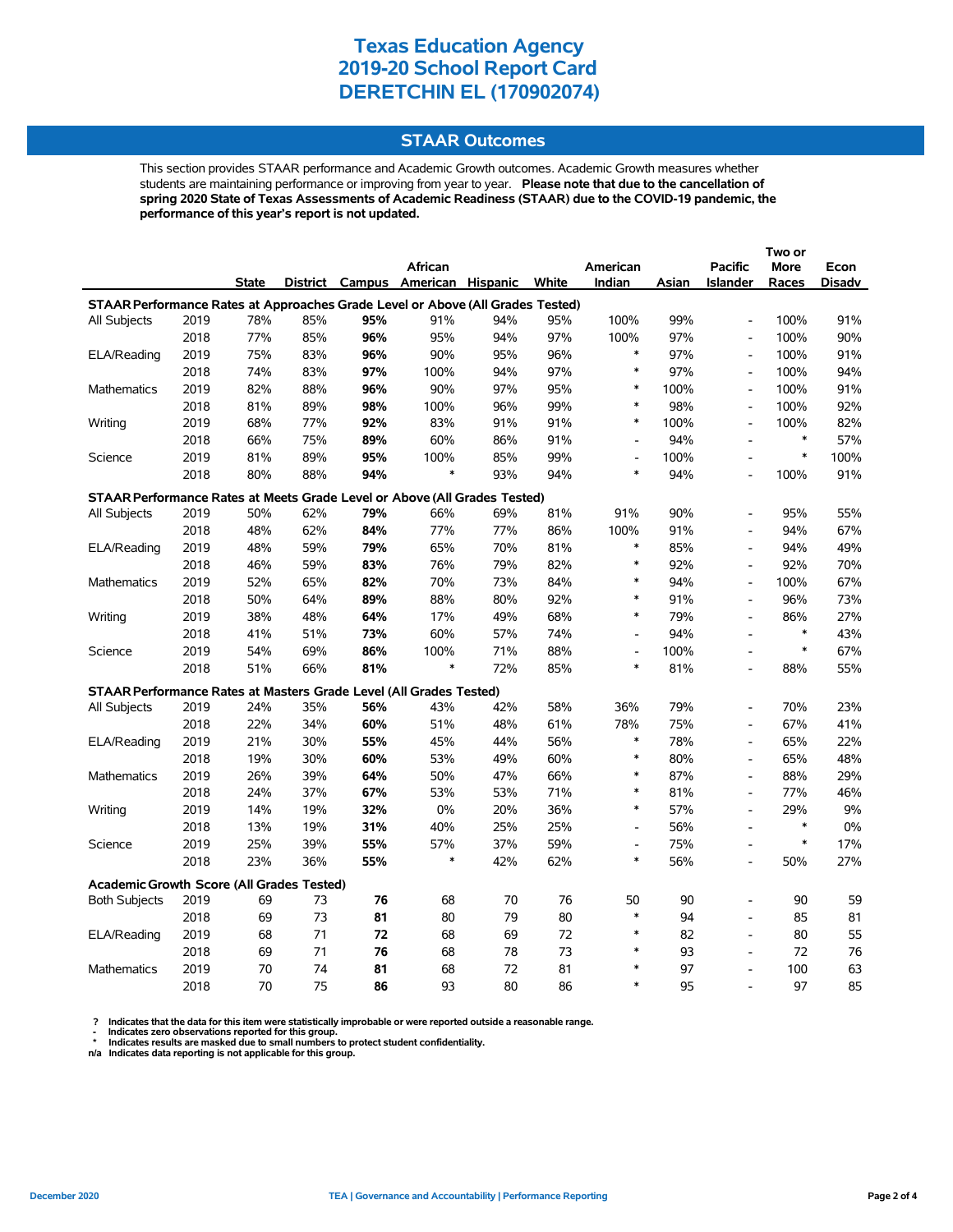### **Prior-Year Non-Proficient and Student Success Initiative STAAR Outcomes**

Progress of Prior-Year Non-Proficient Students shows STAAR performance rates for students who did not perform satisfactorily in 2017-18 but did in 2018-19. Student Success Initiative shows rates related to the requirement for students to demonstrate proficiency on the reading and mathematics STAAR in grades 5 and 8. **Please note that due to the cancellation of spring 2020 State of Texas Assessments of Academic Readiness (STAAR) due to the COVID-19 pandemic, this year's report is not updated.**

|                                                |              |                                             |                                                         |                                                                               |                 |              |          | Two or |                 |             |               |  |
|------------------------------------------------|--------------|---------------------------------------------|---------------------------------------------------------|-------------------------------------------------------------------------------|-----------------|--------------|----------|--------|-----------------|-------------|---------------|--|
|                                                |              |                                             |                                                         | African                                                                       |                 |              | American |        | <b>Pacific</b>  | <b>More</b> | Econ          |  |
|                                                | <b>State</b> | <b>District</b>                             | Campus                                                  | American                                                                      | <b>Hispanic</b> | <b>White</b> | Indian   | Asian  | <b>Islander</b> | Races       | <b>Disadv</b> |  |
| Progress of Prior-Year Non-Proficient Students |              |                                             |                                                         |                                                                               |                 |              |          |        |                 |             |               |  |
| Sum of Grades 4-8                              |              |                                             |                                                         |                                                                               |                 |              |          |        |                 |             |               |  |
| Reading                                        |              |                                             |                                                         | ∗                                                                             |                 |              |          | ∗      |                 |             |               |  |
| 2019<br>2018                                   | 41%<br>38%   | 41%<br>41%                                  | 58%<br>70%                                              |                                                                               | 69%<br>73%      | 57%<br>71%   |          | *      |                 |             |               |  |
| <b>Mathematics</b>                             |              |                                             |                                                         |                                                                               |                 |              |          |        |                 |             |               |  |
| 2019                                           | 45%          | 47%                                         | 27%                                                     | ∗                                                                             | 40%             | $\ast$       |          |        |                 |             |               |  |
| 2018                                           | 47%          | 52%                                         | 78%                                                     |                                                                               | $\ast$          | $\ast$       |          | $\ast$ |                 |             |               |  |
| <b>Students Success Initiative</b>             |              |                                             |                                                         |                                                                               |                 |              |          |        |                 |             |               |  |
| <b>Grade 5 Reading</b>                         |              |                                             |                                                         |                                                                               |                 |              |          |        |                 |             |               |  |
| 2019                                           | 78%          | 83%                                         | 97%                                                     | Students Meeting Approaches Grade Level on First STAAR Administration<br>100% | 93%             | 97%          |          | 100%   |                 | ∗           | 83%           |  |
| 2019                                           | 22%          | 17%                                         | <b>Students Requiring Accelerated Instruction</b><br>3% | 0%                                                                            | 7%              | 3%           |          | 0%     |                 | ∗           | 17%           |  |
| 2019                                           | 86%          | <b>STAAR Cumulative Met Standard</b><br>89% | 99%                                                     | 100%                                                                          | 95%             | 100%         |          | 100%   |                 | *           | 100%          |  |
| <b>Grade 5 Mathematics</b>                     |              |                                             |                                                         |                                                                               |                 |              |          |        |                 |             |               |  |
|                                                |              |                                             |                                                         | Students Meeting Approaches Grade Level on First STAAR Administration         |                 |              |          |        |                 |             |               |  |
| 2019                                           | 83%          | 89%                                         | 98%                                                     | 100%                                                                          | 95%             | 99%          |          | 100%   |                 | ∗           | 83%           |  |
| 2019                                           | 17%          | 11%                                         | <b>Students Requiring Accelerated Instruction</b><br>2% | 0%                                                                            | 5%              | 1%           |          | 0%     |                 | $\ast$      | 17%           |  |
|                                                |              | <b>STAAR Cumulative Met Standard</b>        |                                                         |                                                                               |                 |              |          |        |                 |             |               |  |
| 2019                                           | 90%          | 93%                                         | 99%                                                     | 100%                                                                          | 95%             | 100%         |          | 100%   |                 | ∗           | 100%          |  |

 **? Indicates that the data for this item were statistically improbable or were reported outside a reasonable range.**

 **- Indicates zero observations reported for this group. \* Indicates results are masked due to small numbers to protect student confidentiality.**

**n/a Indicates data reporting is not applicable for this group.**